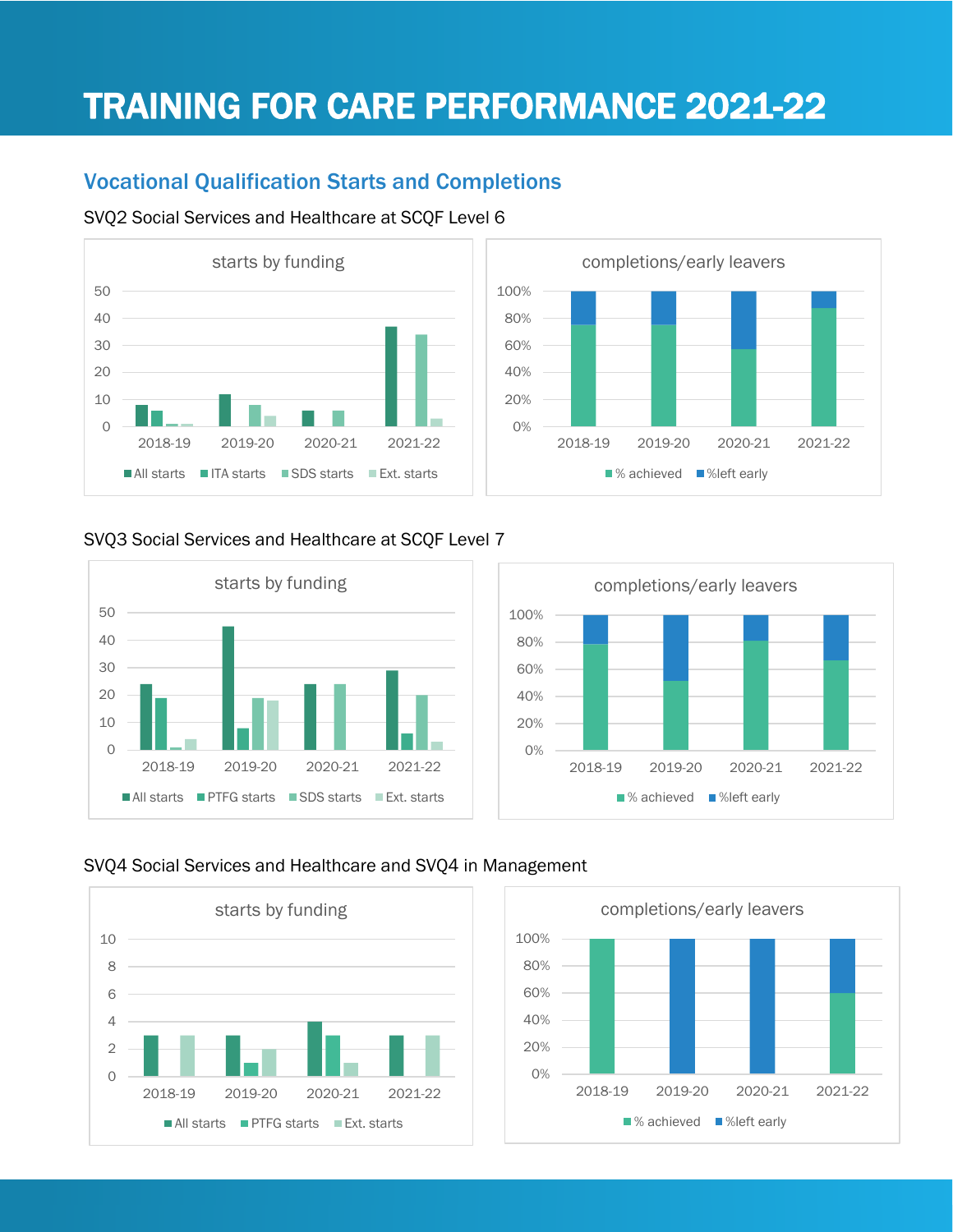



### PDA in Health and Social Care Supervision at SCQF7







# Pre-VQ and Schools Vocational Qualifications

#### Employability Fund

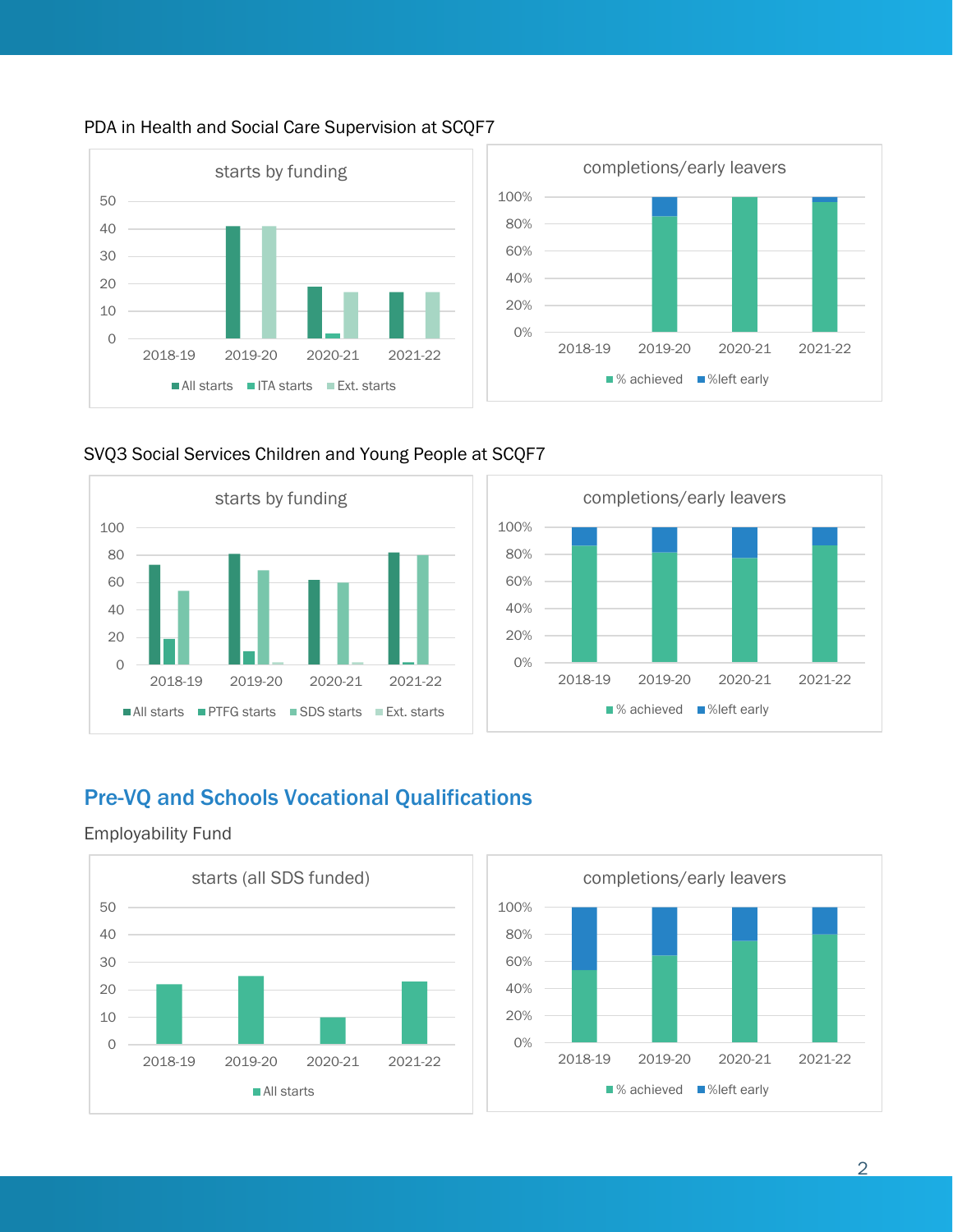#### Foundation Apprenticeship and Nat 4 & 5





### Learner Characteristics

## 0% 9% 2% 8% 20% 40% 60% 80% 100% 2019-20 2020-21 2021-22 Social Services Children and Young People ■ Male ■ Female ■ Other/Prefer not to say Starts by gender

SDS Period 12 Equality Report – 61.2% male







SDS Period 12 Equality Report – 3.1% BAME



3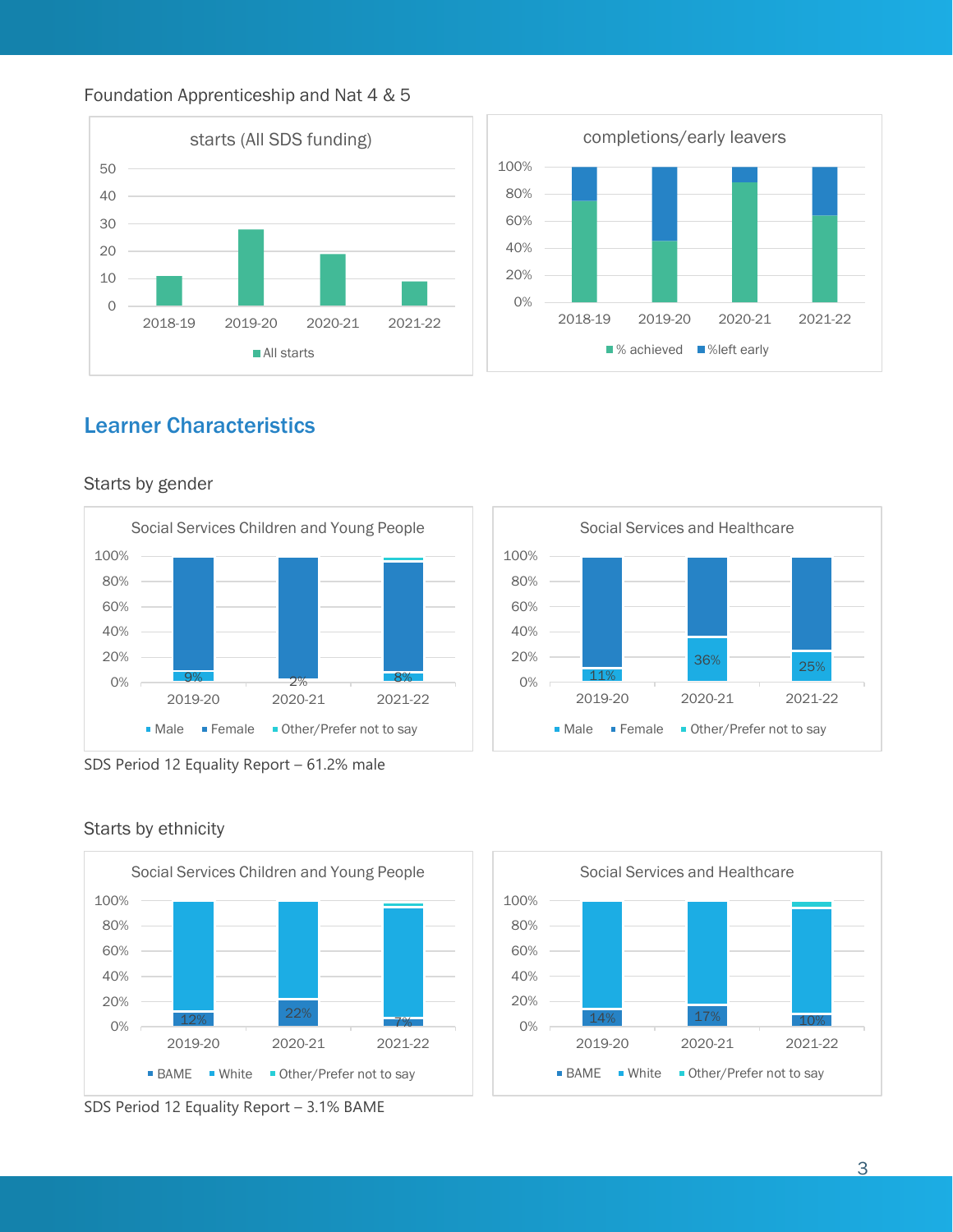

#### Starts by self-identified impairment, health condition or learning difficulty

SDS Period 12 Equality Report – 13.3% impairment, health condition or learning difficulty

# Learner Feedback



### Social Services Children and Young People

#### Training comments

- It helped me to get better at my work and I could learn at the same time that I worked
- The course has helped me a lot to do my job better and to be a better professional
- Amazing support throughout the whole course and all expectations met
- The assessors work very very hard and try to answer every message in a timely manner.

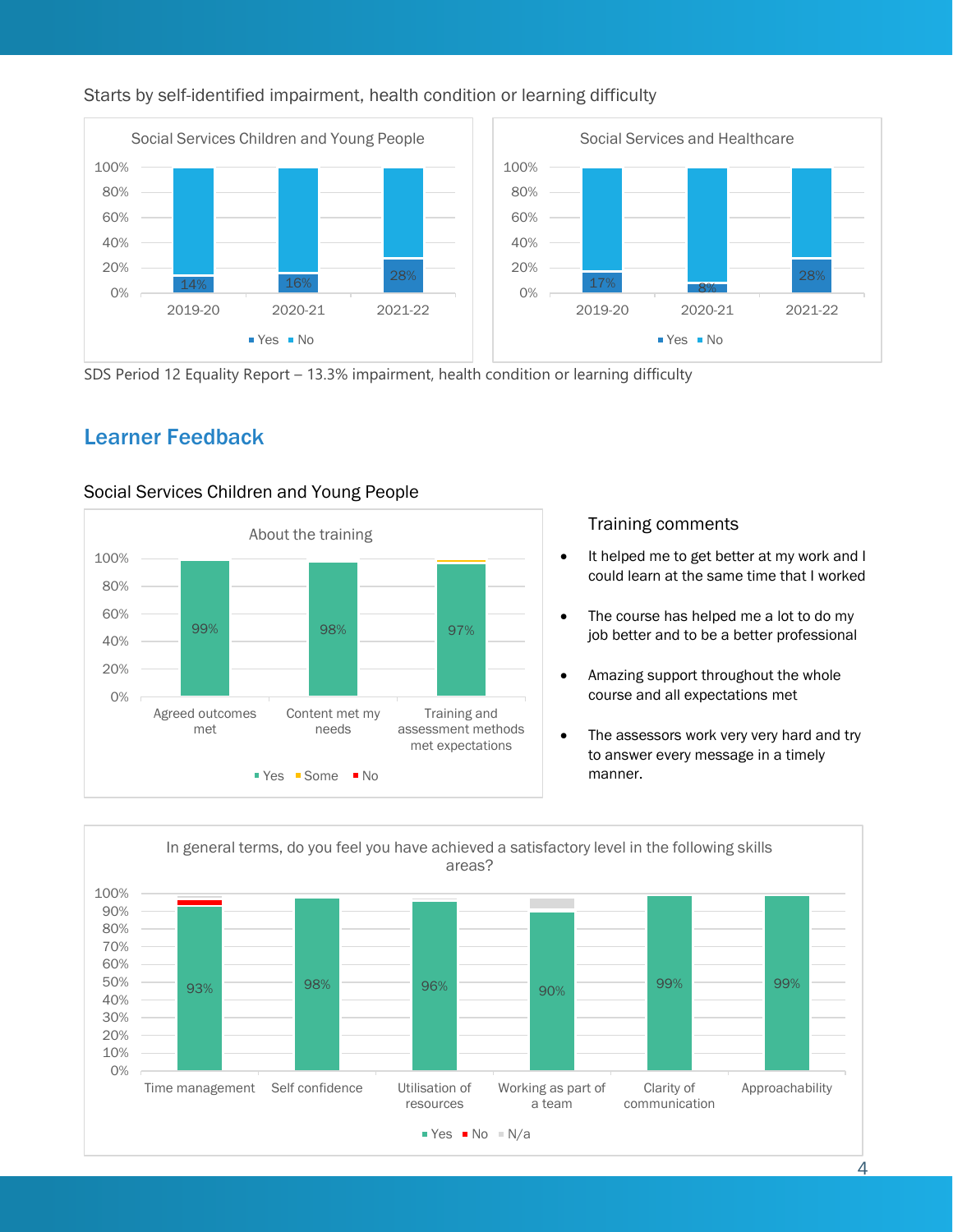



- I feel like this is a perfect course to help you improve your knowledge and learn to do the best at my work
- Absolutely happy and satisfied with the units of this course The e-portfolio is easy to manage although I found it hard how to upload my work on the diary entries so I end up uploading it thru the emails or the wizard entries, maybe because I am using an old Mac, I don't know...but my assessor made everything easier and smooth for me, she is fantastic!!
- My assessor was an amazing, supportive, kind and lovely woman. She was so helpful and made this entire experience enjoyable. I don't think I would have completed it without her. She would do everything she could to help in every way. :)
- My expectations before I start the course and which were met with no exceptions were to have the right volume, time and level of support, knowledge of my course leader and additional support if some was needed. I was expecting also valuable and effective feedback, support during the studies. I did not expect that my assessor will be very approachable even on personal level or would help and support me even when I was ill or unwell. But surprisingly she offered me all of the above and beyond and took away unnecessary stress due to illness so I can recover, get better and continue my work where was left out.
- My assessor was super helpful and supportive. She always reviewed my works super quickly and was always available for support. I'm very satisfied with her.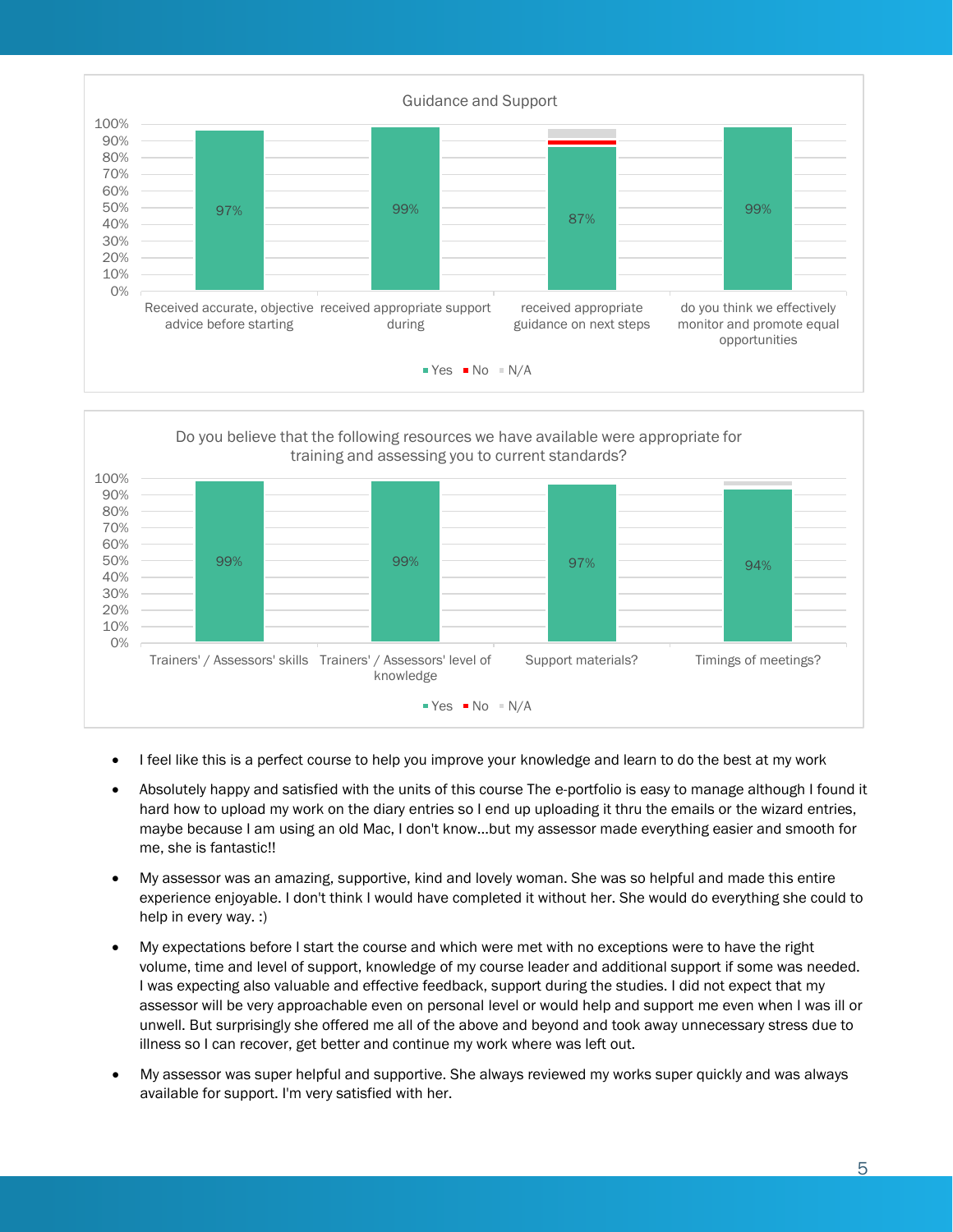#### Social Services and Healthcare



#### Training comments

- After getting off to a slow start with changing assessors, my new assessor has supported me to understand and complete the qualification.
- This has been quite challenging at times working through pandemic and no access to college, all assessments, meetings on laptop and phones which has caused difficulties with connections at times, however with support and understanding from assessor have overcame these to finish SVQ.
- I enjoyed my time doing my SVQ with TFC. My assessor was very helpful and approachable.



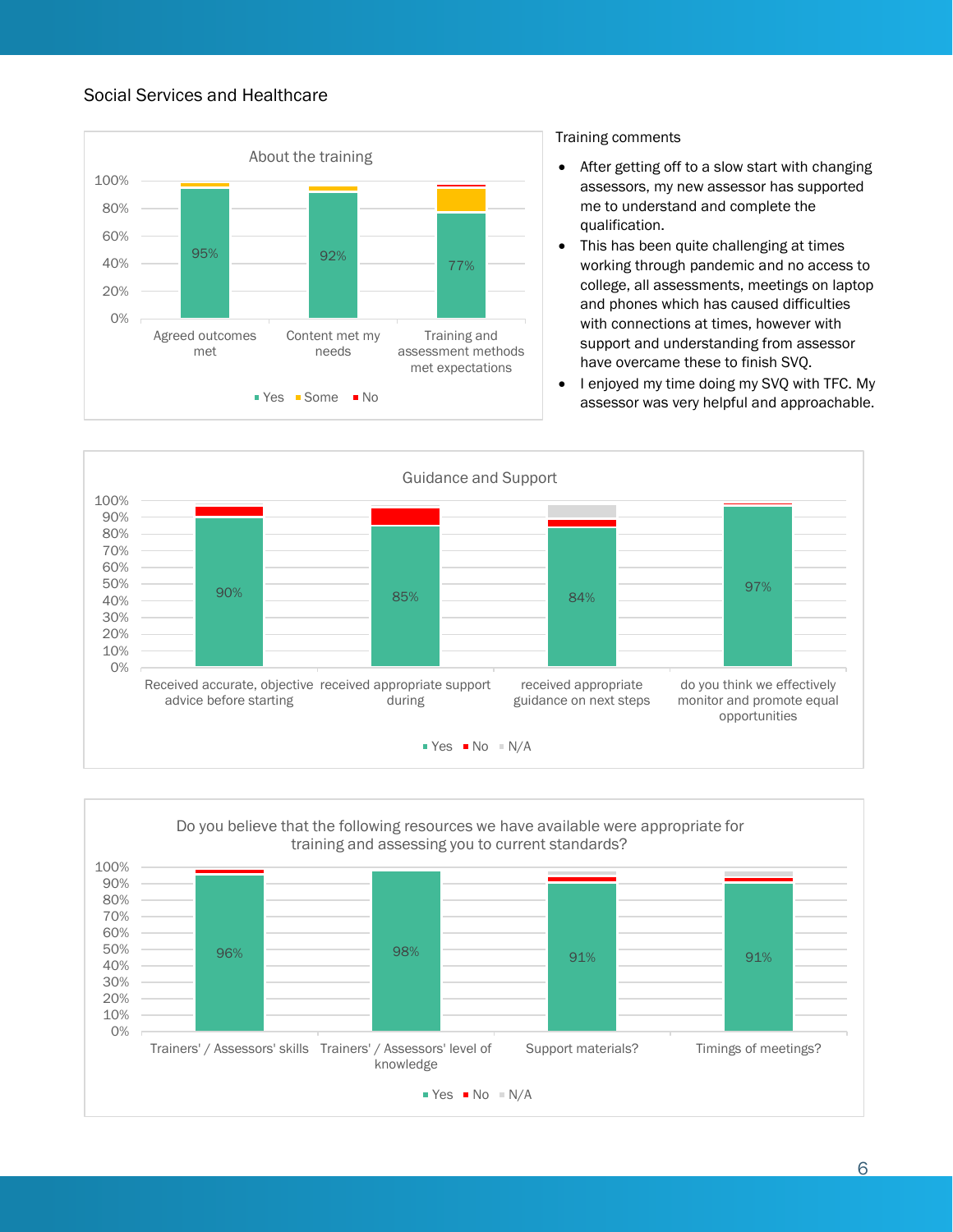- My assessor was a fantastic support and assessor and I can't thank her enough for her support.
- After more in depth conversations with assessor, the qualification became clearer on how to write assessments to their full potential, to allow me to get the most out of each unit.
- This has been very informative and beneficial in my role as a social care worker, providing knowledge and understanding, to why we do things, the cause and effect in our role, following policies and procedures under legislation.
- I can't fault my assessor. She was always approachable and helpful.

# Employer Feedback

#### Social Services Children and Young People

Average scores from 23 feedback forms for candidates completing in 2021-22 where 10 is most positive

|                                                                                            | Average Score |
|--------------------------------------------------------------------------------------------|---------------|
| Did the candidate's practice improve during the award/assessment process?                  | 9             |
| Did the candidate's knowledge improve during the award/assessment process?                 | 9             |
| How do you rate the level of support given by the Training for Care assessor?              | 9             |
| How well did the support sessions at TfC fit in with your staffing requirements?           | 9             |
| How would you rate TfC's communications when setting up the candidate's place?             | 10            |
| How would you rate Training for Care's communication during the course?                    | 9             |
| Overall, how satisfied are you with TfC's delivery of the qualification for the candidate? | 9             |
| How likely is it that you would recommend Training for Care to a friend or colleague?      | 10            |
| Please add any further comments here, these would be very helpful                          |               |

• We are so grateful for the support Training for Care gave to the candidate and the organisation and we really value the time TfC allocated to the candidate in order to get her through the award so quickly. Thanks!

- I honestly couldn't be any more impressed with the support TfC gave the candidate in completing her award in the time frame that she did. Thank you so much.
- It has been a delight to support the candidate
- We found the assessor to be very approachable and helpful
- The course appeared to be very much self-lead learning however, tutors were available to support when required.
- Really pleased for the candidate, thanks TfC!
- I feel the whole process was completely comprehensive, even given the Covid restrictions, and I am delighted with the support offered.
- Was a very different communication and observation process due to current government guidance and restrictions, however it worked well.
- Our experiences with TFC have always been very good and given all of the challenges we have all faced over the past year the support has been good. It was a bit challenging for staff to progress with the tutors furloughed and work taking a long time to turn over with feedback but it is understandable given the situation we were in.
- The assessor has been fantastic, keeping everyone up to date. Very approachable and clear on what was expected.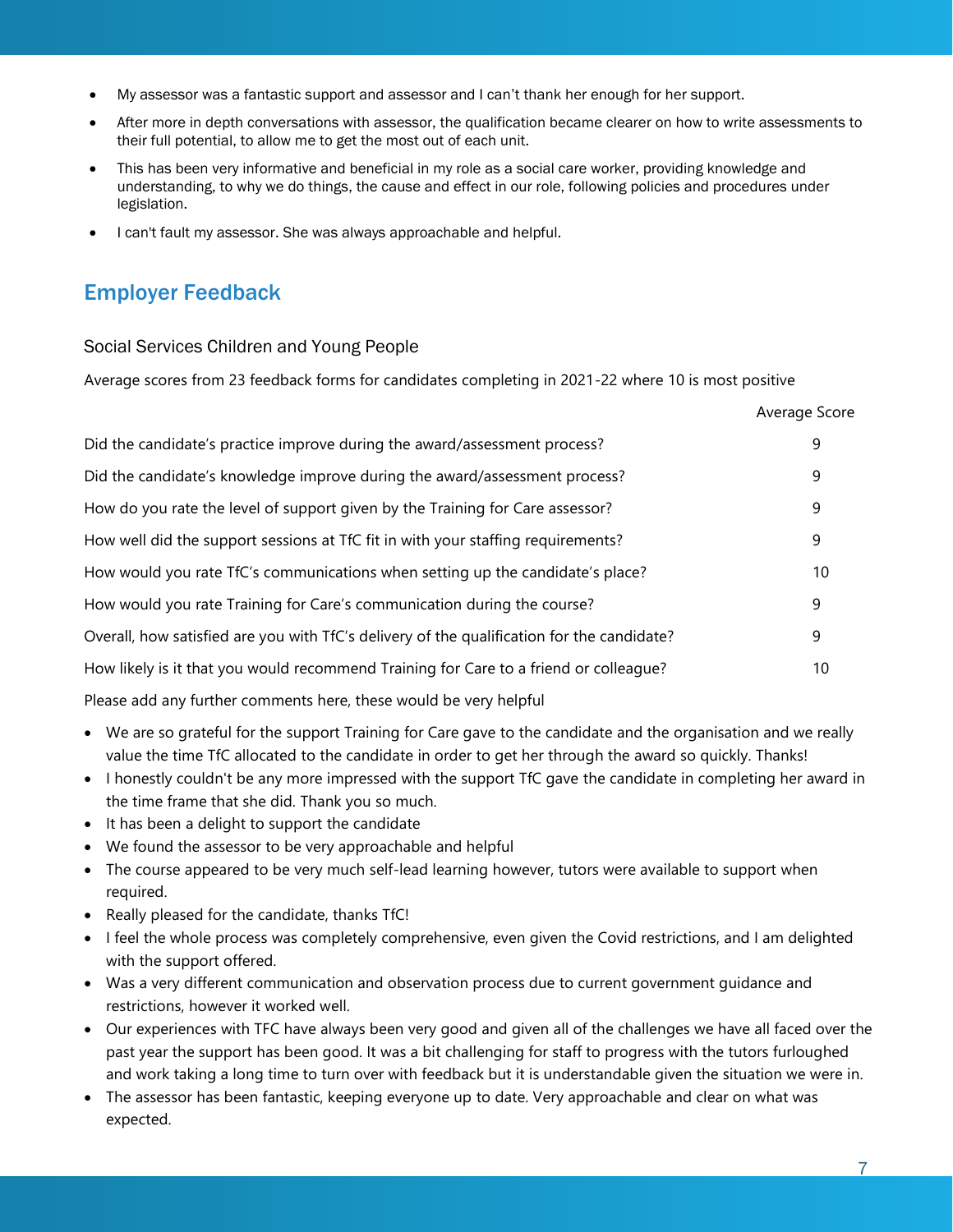### Social Services and Healthcare

Average scores from 2 feedback forms for candidates completing in 2021-22 where 10 is most positive

|                                                                                            | Average Score |
|--------------------------------------------------------------------------------------------|---------------|
| Did the candidate's practice improve during the award/assessment process?                  | 8             |
| Did the candidate's knowledge improve during the award/assessment process?                 | 8             |
| How do you rate the level of support given by the Training for Care assessor?              | 9             |
| How well did the support sessions at TfC fit in with your staffing requirements?           | 10            |
| How would you rate TfC's communications when setting up the candidate's place?             | 10            |
| How would you rate Training for Care's communication during the course?                    | 10            |
| Overall, how satisfied are you with TfC's delivery of the qualification for the candidate? | 10            |
| How likely is it that you would recommend Training for Care to a friend or colleague?      | 10            |
| Please add any further comments here, these would be very helpful                          |               |

• Due to the Pandemic it has been difficult for assessors and candidates to meet for support and observations, this may have resulted in candidates taking longer to complete that normal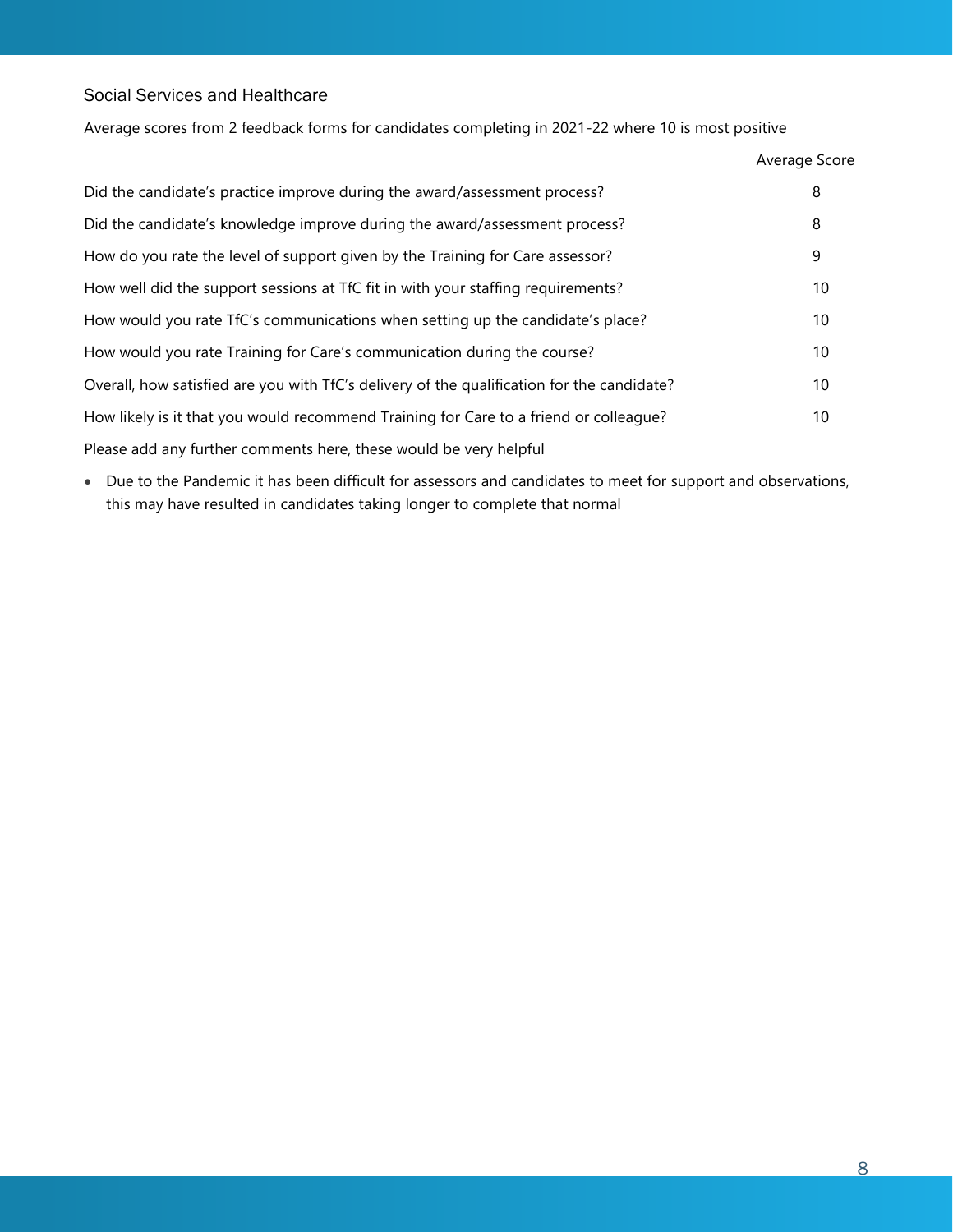### Short Course Performance











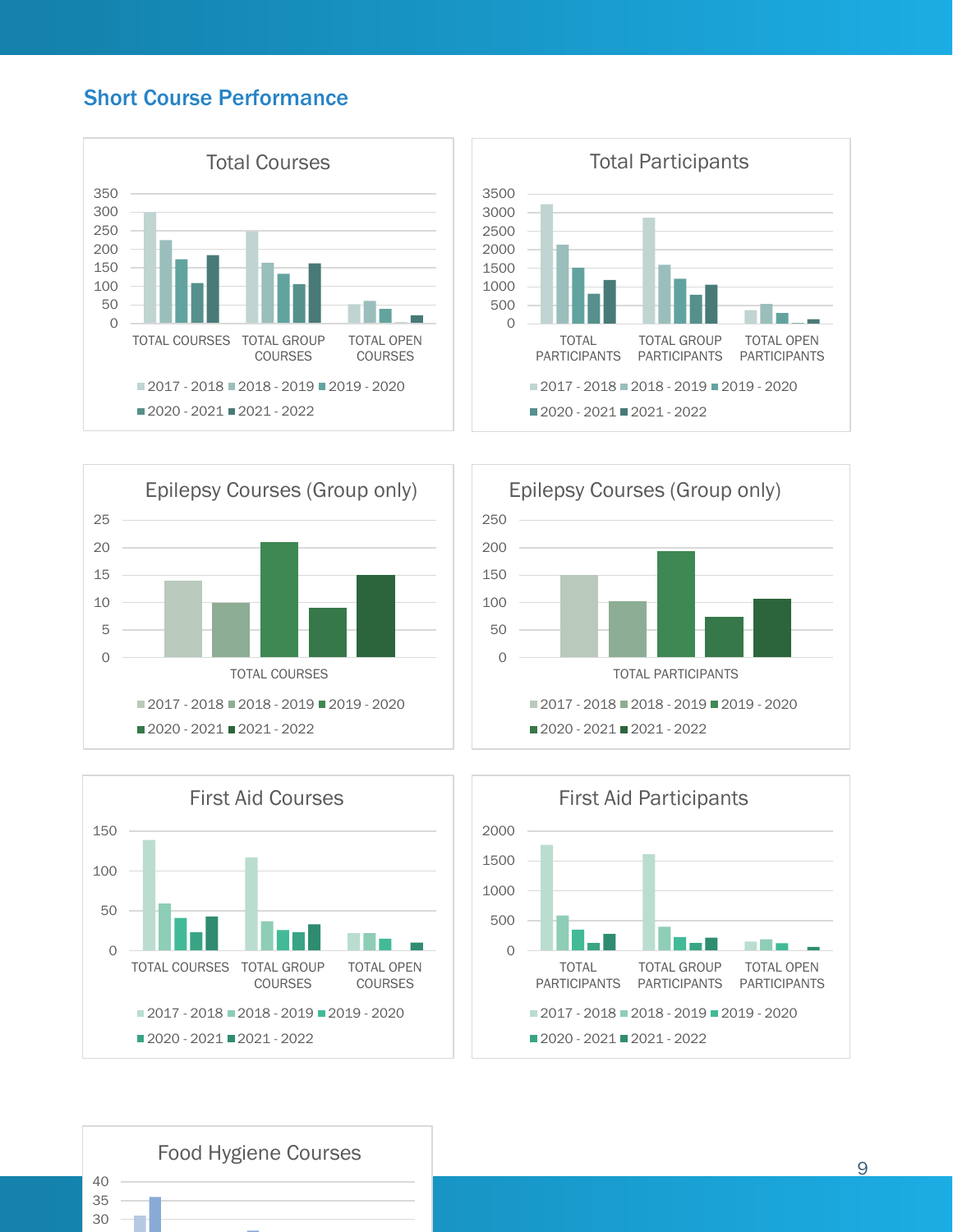









10